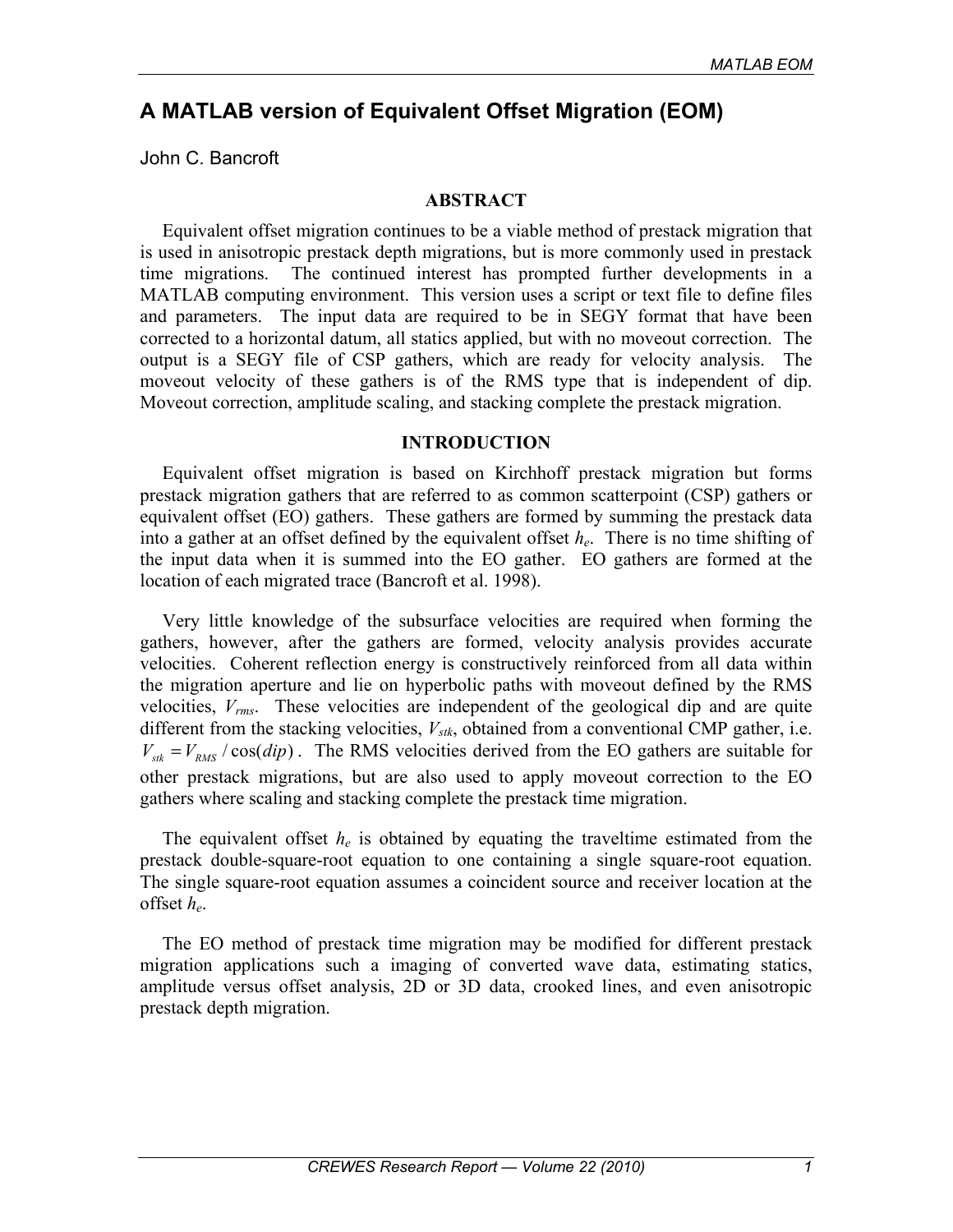## **EXAMPLE OF EO VELOCITIES**

The semblance plots in the following figure illustrate the insensitivity of the velocities used when forming the EO gather. The first semblance plot in Figure 1a, was formed from a CMP gather. The second plot (b) used an infinite velocity when forming the EO gather, and the last figure (c) incorporates velocities from one iteration of velocities derived from EO gathers. The data is from Alberta.



FIG. 1 Examples of semblance plots for a) a CMP gather, b) an EO gather using infinite input velocities, and c) an EO gather using one iteration of EO estimated velocities.

## **EXAMPLE OF EO PROCESSING**

Figure 2 is an example from a synthetic numerical data set of an overthrust that has 86 source records, each with 201 traces, and 1251 samples per trace. The velocity model varied from 2815 to 3231 m/s, but only one velocity of 3000 m/s was used to form the CSP gathers. The following prestack time migration used the current MATLAB version with a single velocity, and took approximately 10 minutes on a desktop computer.



FIG. 2 An example of EO prestack time migration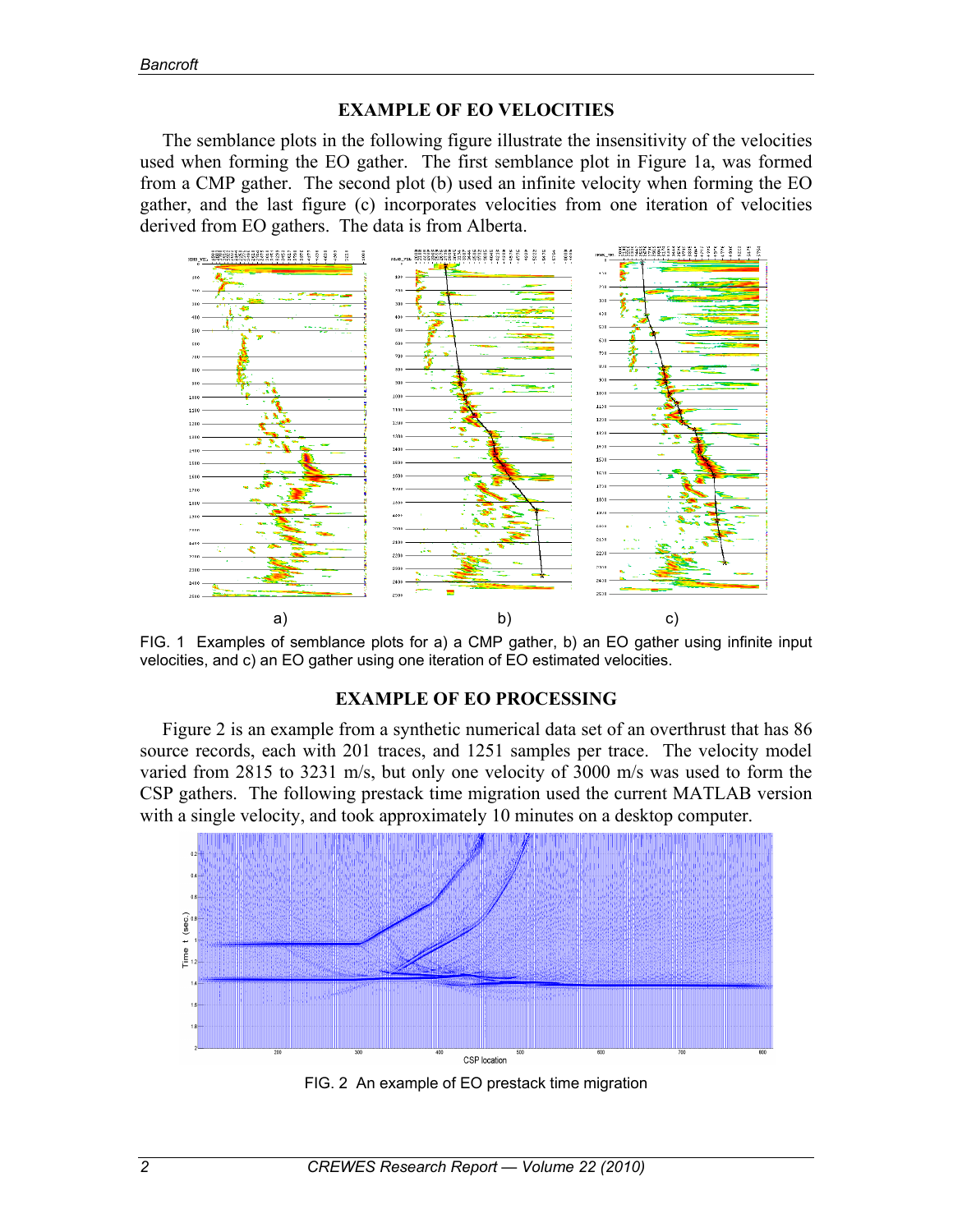## **BASICS OF THE CURRENT MATLAB VERSION**

#### **Why MATALB?**

MATLAB is a standard programming language used by CREWES and is very flexible for displaying data. It is simple to add components and is user friendly. MATLAB is efficient for vectorized programming and runs on parallel machines. Development is straight forward and the code can then be exported to other languages if required.

### **What does the code do?**

The code reads the input data from a SEGY file and outputs EO gathers to a SEGY file. A prestack migration is also computed and displayed, with the moveout correction part based on the input velocities.

Alternative processing software such as PROMAX or VISTA is required to read the EO gathers and perform velocity analysis. This software must also be used to create a velocity file.

### **What is available now?**

The current version is basic 2D or 3D P-P with simple amplitude scaling. It assumes pre-processing with static corrections applied, but no moveout correction. The code is standalone, i.e. SEGY in, SEGY out.

There are a number of ways to define the velocity model that vary from a constant starting velocity, to an accurate model produced by velocities picked from a previous run.

The software contains its own paging of input data. Large files can be processed in small computers, as long as the size of the SEGY file is compatible with the operating system.

### **What is coming?**

- Improved dip limiting capability.
- More amplitude corrections such as fold balancing and AGC.
- Ability to handle converted wave data.
- Velocity analysis.
- Tilt correction for 2D and 3D data.
- Apply static corrections to the input data.
- Azimuthal anisotropic velocity analysis for 3D data.
- Non-hyperbolic anisotropic data.

### **Data format**

The input prestack data is required in SEGY format, and the output EO gathers is also in SEGY format.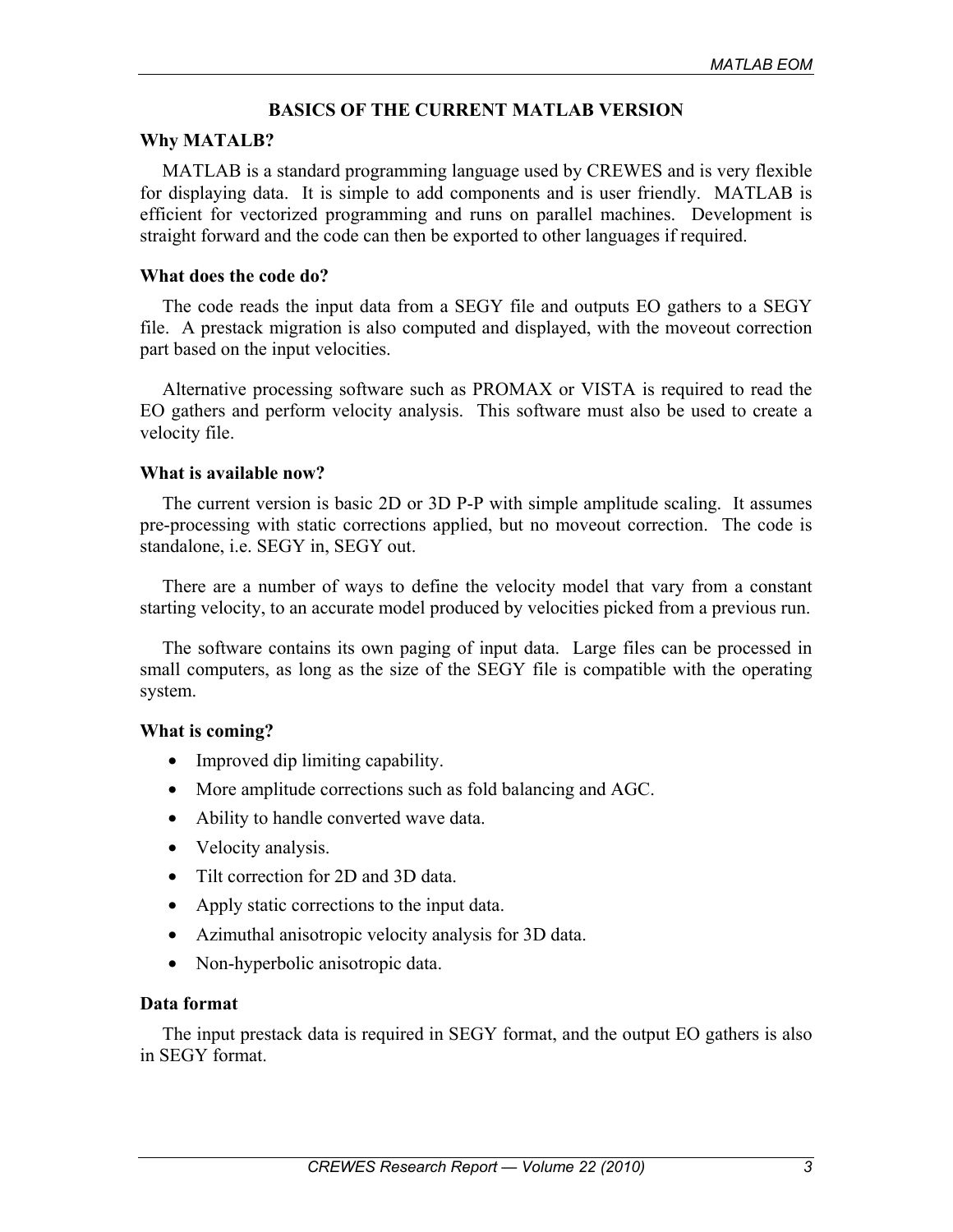A velocity model of RMS velocities in SEGY format can be supplied to match the desired EO gathers. The input velocities can also be assumed to be infinite, a constant value for the entire line, or one linear velocity for the entire line.

#### **Problems**

Ensuring the input data is SEGY compatible.

Ensuring the input data has all statics corrections applied.

#### **A processing sequence**

I suggest that the first run creates one, or a few EO gathers using a best guess velocity. This run takes seconds, depending on the size of the input data.

Pick the velocities from this or these EO gathers.

Use these velocities to create a velocity model for input to a second run of EO gathers at large incremental locations for building a velocity model that depends on the geological structure. This run may take up to a minute, depending on the size of the input data.

A third run with EO gathers all desired CMP locations. Pick final velocities at locations that can be accurately interpolated to follow the model. In highly structured areas these analysis locations may be at every few CMP locations.

Use the final pick velocities for moveout correction and stack.

The final moveout corrected gathers are prestack migration gathers that includes offset that may be well beyond the conventional CMP gather. Care should be taken when muting the data.

#### **Input parameters**

All input parameters are handled with a text file that is referred to as a script in MATLAB. The text contains the names of the input and output files and the parameters that control the migration. The following is an example of the text file with the line comments removed:

|                           |                 | InputSGYFile EOMdata\thrust1 rd.sqy % Input SEGY daata file                |
|---------------------------|-----------------|----------------------------------------------------------------------------|
|                           |                 | VelSGYfile EOMdata\rmsvel.sqy 3 Input SEGY velocity file if needed         |
|                           |                 | CspgSGY EOMdata\CSPgathers29July2010.sqy % Output SEGY gather file         |
| Velocity 1                |                 | % SEGY file only                                                           |
| FirstCMP                  |                 | 102 -1000 0 % First CMP number, and location (x and y) If no velocity file |
|                           |                 | LastCMP $81261000$ % First CMP number, and location (x and y)              |
|                           |                 | Tsamp 0.002 % Input time sample increment                                  |
|                           |                 | FirstCSP 275 730 0 % First CSP: CMP location, X, Y                         |
|                           |                 | LastCSP 325 1230 0 % Last CSP: CMP location, or X, Y                       |
| NumCSPs                   | $\Omega$        | % Number of CSPs to compute (Inc. might not be 1, =0 OK)                   |
|                           | Bins 201 15.0   | % Number of bins and increment in a CSP gather                             |
| TmaxCSP 2.0               |                 | % Maximum time (seconds) for CSP gathers and stack                         |
| EOmethod 3 1              |                 | % Gathers: [ Type : Sides ] Sides = 1, 2, or n = 3D multi                  |
|                           | TincType3 0.040 | % Time increment for Itype 3                                               |
| Dim2D3D<br>$\overline{2}$ |                 | % Dimension, 2D or 3D, = 2 or 3. [2]                                       |
| FoldGather 1              |                 | % Use of CSP gather fold counter. 0 = No, 1 = Yes                          |
| DipLim                    | 60 80           | % Dip limits in degrees for moveout (stretch limit)                        |